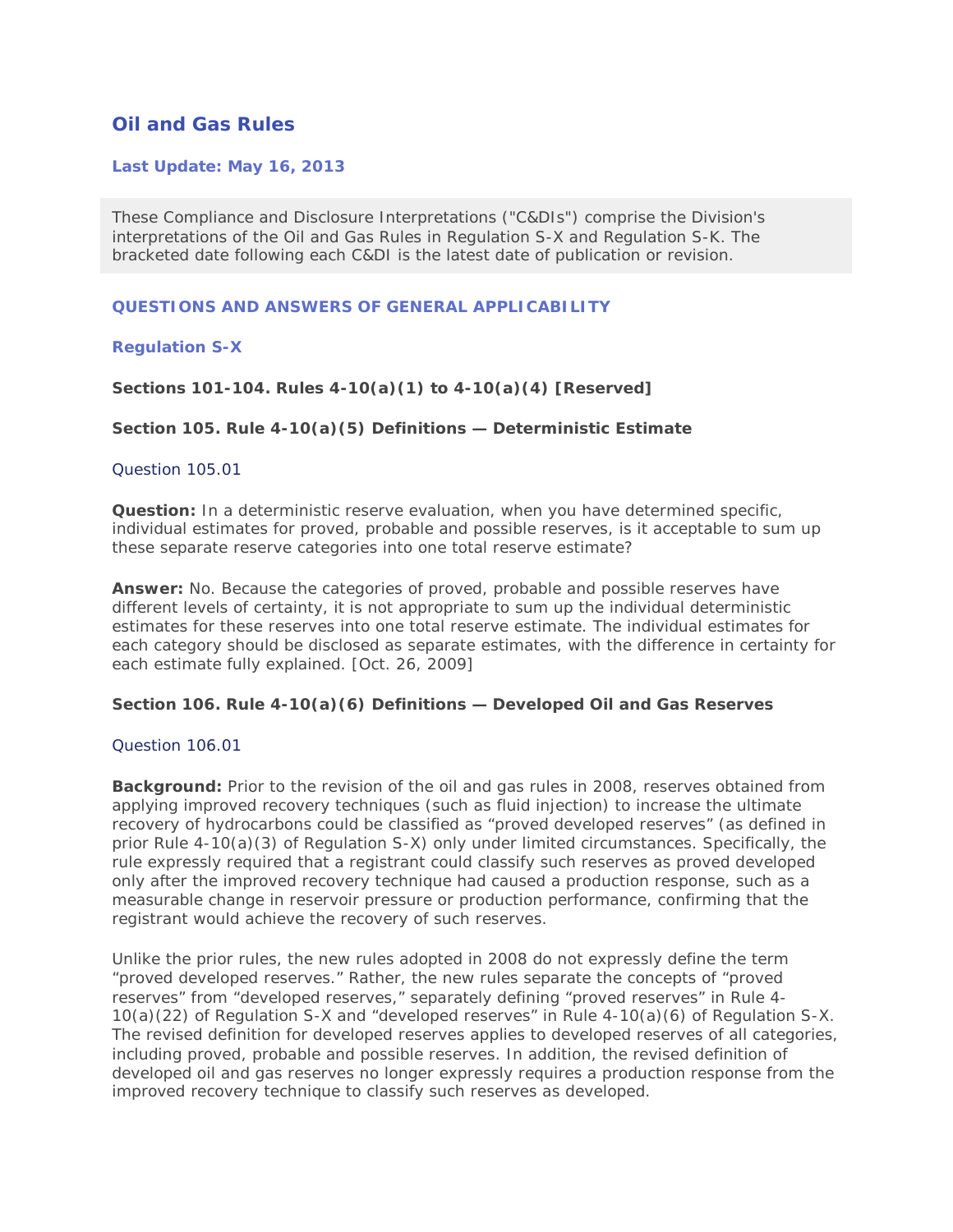**Question:** Under the new rules, if a registrant has expended all of the money required to install and implement the improved recovery technique but has not yet achieved a production response from it, may it classify the reserves as proved developed?

**Answer:** Yes, so long as the reserves otherwise meet all of the criteria for proved reserves set forth in Rule 4-10(a)(22) and developed reserves set forth in Rule 4-10(a)(6). [May 16, 2013]

## **Section 107. Rule 4-10(a)(7) Definitions — Development Costs**

None

## **Section 108. Rule 4-10(a)(8) Definitions — Development Project**

## Question 108.01

**Question:** For an issuer that intends to develop a large field involving the drilling of numerous wells in multiple stages, what constitutes a development project?

**Answer:** A development project is typically a single engineering activity with a distinct beginning and end, which, when completed, results in the production, processing or transportation of crude oil or natural gas. A project typically has a definite cost estimate, time schedule and investment decision; is approved for funding by management; may include all classifications of reserves; and will be fully operational after the completion of the initial construction or development. The scope and scale of a project are such that, if a project were terminated before completion, for whatever reason, a significant portion of the previously invested capital would be lost.

If an investment decision has been made to develop only a portion of the primary, secondary or tertiary reserves, the remainder of the reserves would not be considered to be proved reserves until such time as management has made an investment decision to develop those additional reserves, the requisite level of certainty has been demonstrated from the initial portion of the development or by other means, and the additional development is within five years of being initiated. [Oct. 26, 2009]

## **Section 109-116. Rules 4-10(a)(9) to 4-10(a)(16) [Reserved]**

## **Section 117: Rules 4-10(a)(17) and 4-10(a)(18) Definitions — Possible Reserves; Probable Reserves**

## Question 117.01

**Question:** Is it acceptable to assign probable or possible reserves below the Lowest Known Hydrocarbon (LKH) limit penetrated in a well bore under the new definition of the term "probable reserves"?

**Answer:** It may be acceptable to assign unproved reserves below the LKH if that volume of reserves meets the test for either probable or possible reserves. If there is no data below LKH, no reserves should be assigned. [Oct. 26, 2009]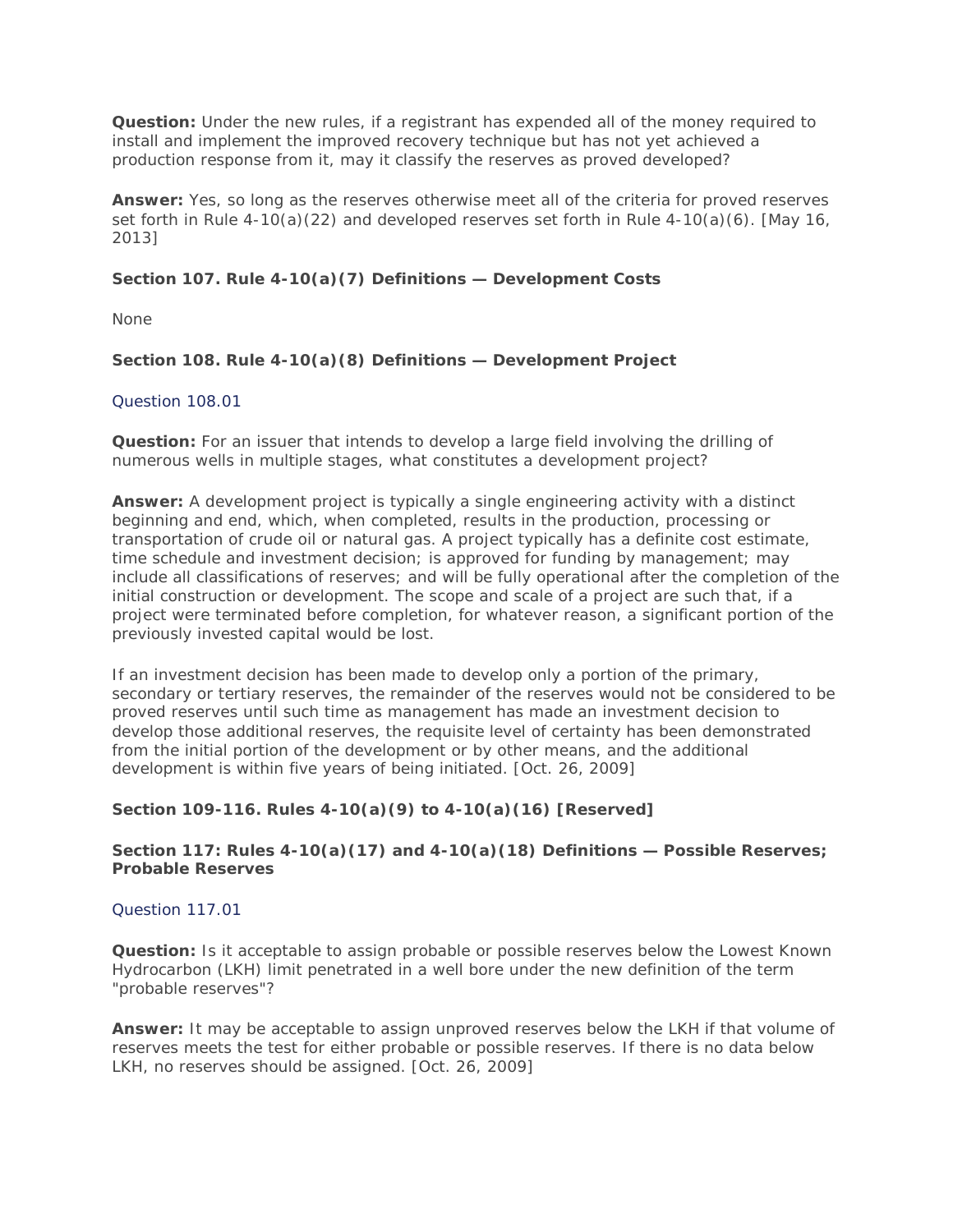## Question 117.02

**Question:** Can an issuer assign probable or possible reserves in an area in which it does not, or cannot, assign proved reserves?

**Answer:** Yes. However, disclosure of unproved reserves without associated proved reserves should be done only in exceptional cases, such as for (1) development projects where engineering, geological, marketing, financing and technical tasks have been completed, but final regulatory approval is lacking or (2) improved recovery projects, at or near primary depletion, that await production response. Reserves should not be assigned without well penetration of the subject reservoir (rock volume) in the contiguous area that yields technical information sufficient to support the attributed reserve category. Volumes that are not economically producible are not reserves of any classification and should not be disclosed. [Oct. 26, 2009]

## Question 117.03

**Question:** The definition of the term "probable reserves" does not include instructions regarding reserves below LKH. Does this mean that probable reserves cannot be assigned below proved areas, such as below LKH limit, and can be no higher classification than possible reserves?

**Answer:** No. Probable reserves may be assigned if reliable technology and data exist that, in the judgment of the evaluator, support characterizing those reserves as probable reserves. If no data exists below LKH, no unproved reserves can be assigned. [Oct. 26, 2009]

### Question 117.04

**Question:** Can an issuer assign probable or possible reserves to an un-penetrated fault block?

**Answer:** No. Un-penetrated, pressure-separated fault blocks should not be considered to contain reserves of any category until penetrated by a well. [Oct. 26, 2009]

## **Sections 119-121. Rules 4-10(a)(19) to 4-10(a)(21) [Reserved]**

### **Section 122. Rule 4-10(a)(22) Definitions — Proved Oil and Gas Reserves**

## Question 122.01

**Question:** What oil and gas prices should be used to estimate probable and possible reserves?

**Answer:** Unproved reserves should be evaluated using the same price as used for the evaluation of proved reserves. [Oct. 26, 2009]

### Question 122.02

**Question:** Does the new definition of "proved oil and gas reserves" require issuers to change their existing procedures for determining costs?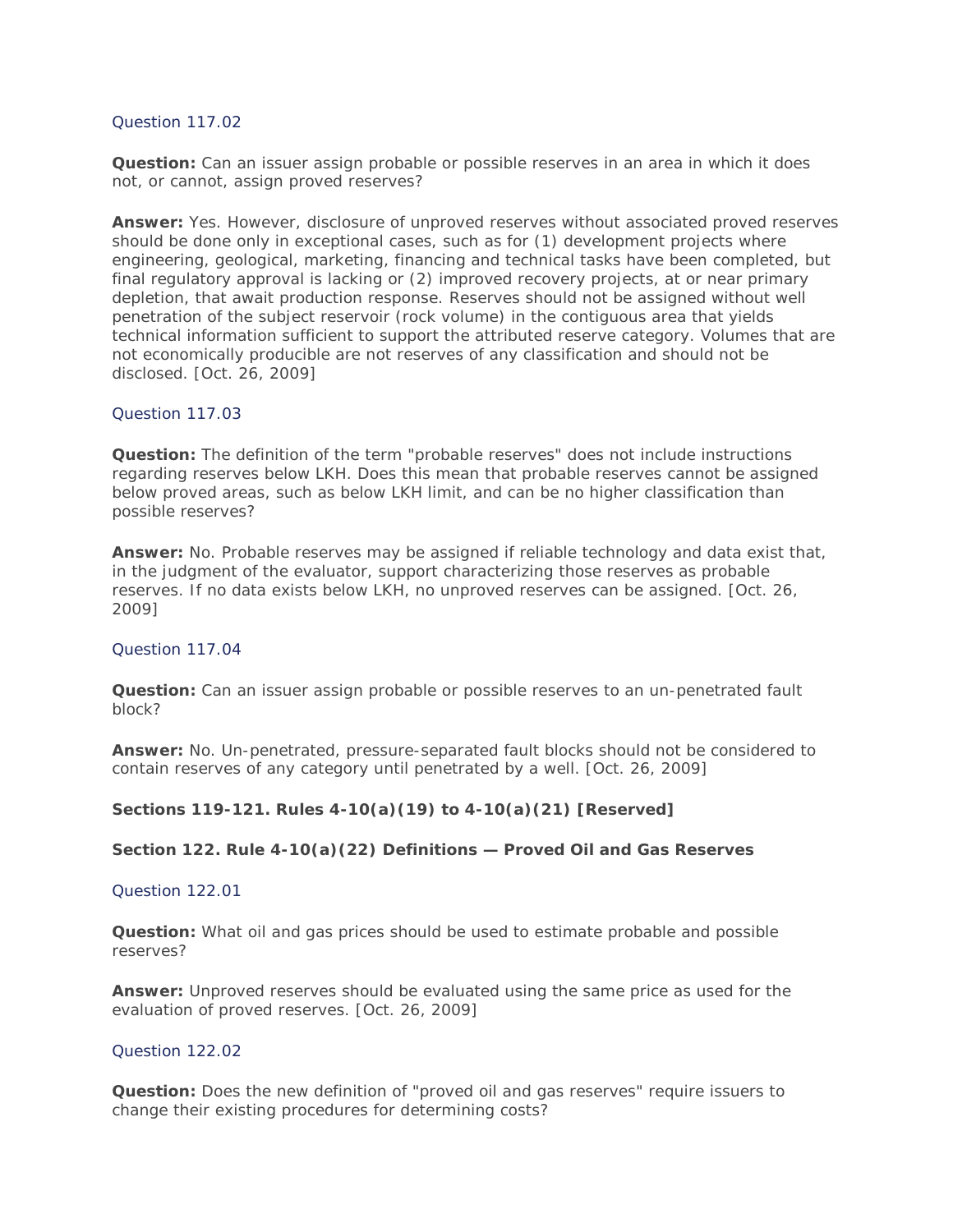**Answer:** No. [Oct. 26, 2009]

## **Sections 123-124. Rules 4-10(a)(23) to 4-10(a)(24) [Reserved]**

## **Section 125. Rule 4-10(a)(25) Definitions — Reliable Technology**

### Question 125.01

**Question:** Does the staff intend to publish a list of reliable technologies that the SEC will accept for the determination of proved reserves?

**Answer:** No. An issuer has the burden of establishing and documenting the technology (or set of technologies) that provides reliable results, consistent with the criteria set forth in Rule 4-10(a)(25) of Regulation S-X. This information should be made available to the Commission's staff upon request in support of any reserves estimates that the staff may be reviewing. [Oct. 26, 2009]

## **Section 126. Rule 4-10(a)(26) Definitions — Reserves**

### Question 126.01

**Question:** Can a company claim proved reserves under a production sharing contract prior to obtaining approval from the host country?

**Answer:** No. Since production sharing contracts are entered into in countries where the government claims ownership of the mineral rights, all government approvals must be obtained prior to claiming proved reserves. [Oct. 26, 2009]

### Question 126.02

**Question:** In the case of reserves above a highest known oil (HKO) limit, if it is equally likely that oil or gas is present above HKO, should the lower value product be assigned above HKO?

**Answer:** Yes, but only if the well or field is in a location where a market for that product exists. In particular, if there is no market for gas, or no way to transport gas to a market, then any assumed gas cap volume that may or does exist above a HKO cannot be classified as reserves. [Oct. 26, 2009]

### **Sections 127-130. Rules 4-10(a)(27) to 4-10(a)(30) [Reserved]**

### **Section 131. Rule 4-10(a)(31) Definitions — Undeveloped Oil and Gas Reserves**

### Question 131.01

**Question:** Can an issuer assign proved undeveloped reserves to horizontal locations offsetting the toe of an existing horizontal producing well if the location is moving in the direction of other successful, analogous producing horizontal wells?

**Answer:** Yes, if the technical evidence supports this assignment with reasonable certainty. [Oct. 26, 2009]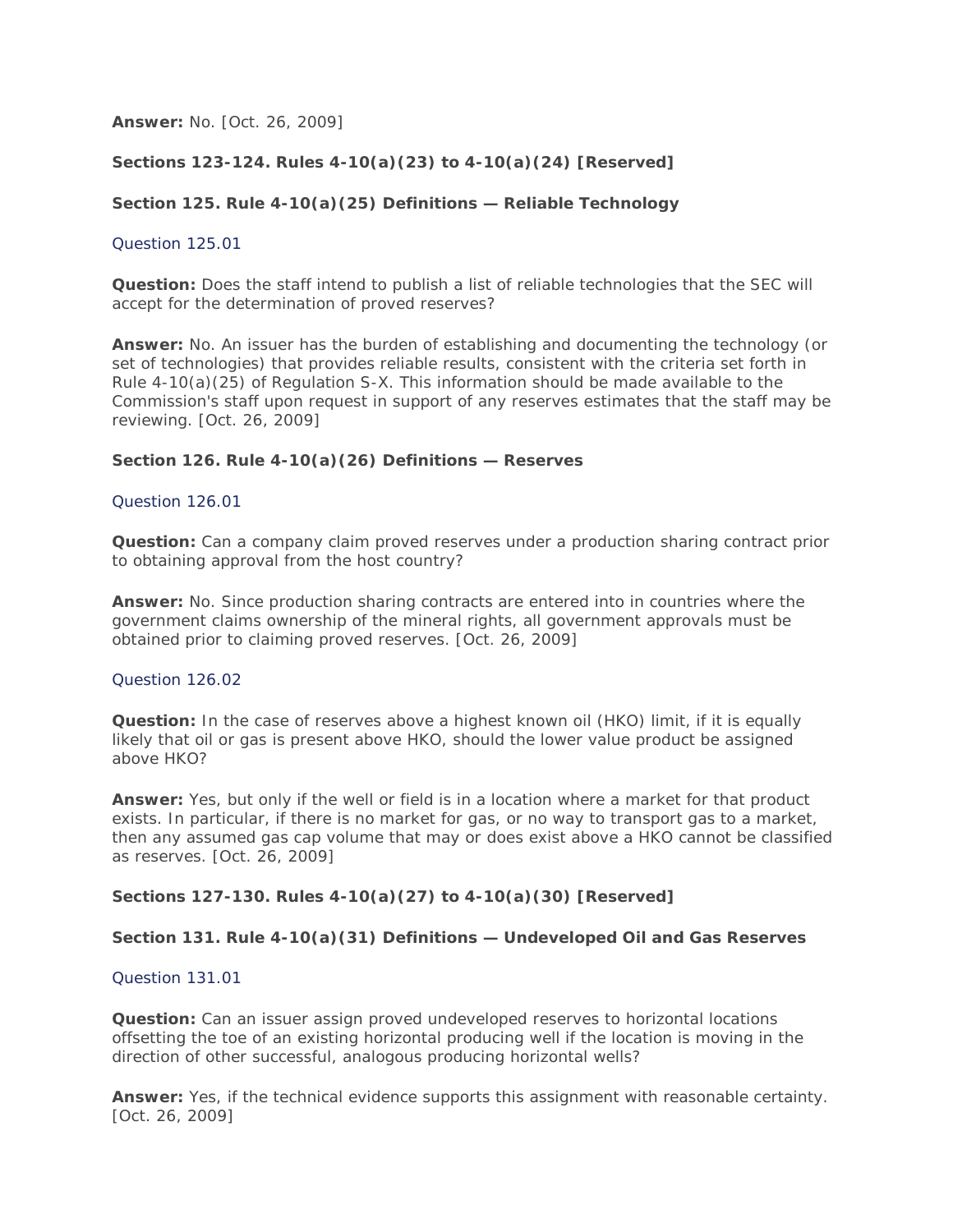## Question 131.02

**Question:** Does the standard, "reasonable certainty of economic producibility," in the definition of "undeveloped oil and gas reserves" mean that a registrant cannot assign probable or possible undeveloped reserves beyond areas containing proved undeveloped reserves?

**Answer:** No. Reliable technology can be used to establish (1) that probable reserves in undeveloped locations are as likely as not and (2) that possible reserves in undeveloped locations are possible but not likely. [Oct. 26, 2009]

## Question 131.03

**Question:** In the definition of "undeveloped oil and gas reserves," what "specific circumstances" would justify a time period longer than five years to begin development of those reserves?

**Answer:** Although several types of projects — such as constructing offshore platforms and development in urban areas, remote locations or environmentally sensitive locations — by their nature customarily take a longer time to develop and therefore often do justify longer time periods, this determination must always take into consideration all of the facts and circumstances. No particular type of project per se justifies a longer time period, and any extension beyond five years should be the exception, and not the rule.

Factors that a company should consider in determining whether or not circumstances justify recognizing reserves even though development may extend past five years include, but are not limited to, the following:

- The company's level of ongoing significant development activities in the area to be developed (for example, drilling only the minimum number of wells necessary to maintain the lease generally would not constitute significant development activities);
- The company's historical record at completing development of comparable long-term projects;
- The amount of time in which the company has maintained the leases, or booked the reserves, without significant development activities;
- The extent to which the company has followed a previously adopted development plan (for example, if a company has changed its development plan several times without taking significant steps to implement any of those plans, recognizing proved undeveloped reserves typically would not be appropriate); and
- The extent to which delays in development are caused by external factors related to the physical operating environment (for example, restrictions on development on Federal lands, but not obtaining government permits), rather than by internal factors (for example, shifting resources to develop properties with higher priority). [Oct. 26, 2009]

### Question 131.04

**Question:** The definition of "undeveloped oil and gas reserves" requires that the company have adopted a development plan with respect to the reserves. What constitutes adoption of a development plan?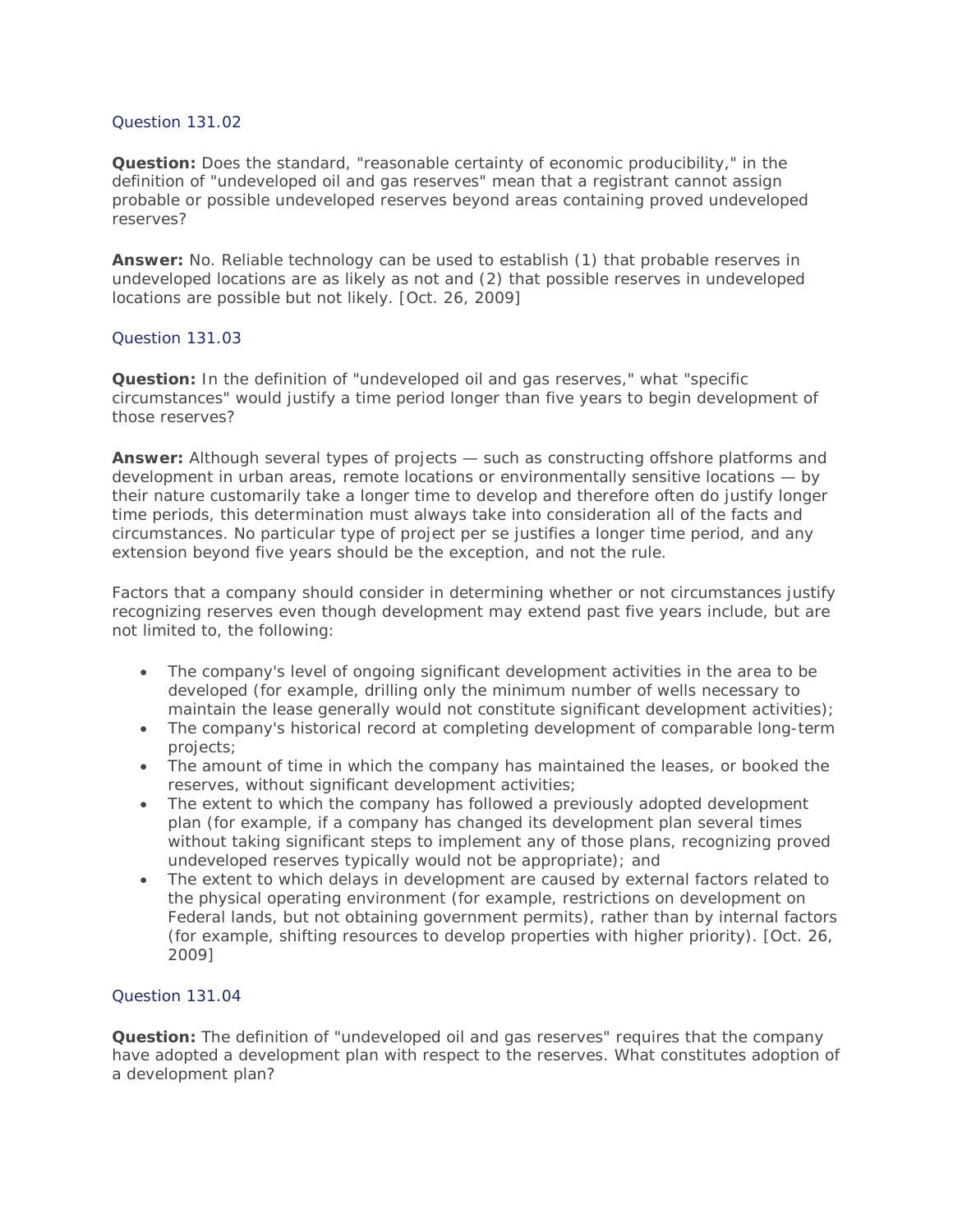**Answer:** The mere intent to develop, without more, does not constitute "adoption" of a development plan and therefore would not, in and of itself, justify recognition of reserves. Rather, adoption requires a final investment decision. [Oct. 26, 2009]

### Question 131.05

**Question:** Would a company's decision to slowly develop a field in order to extend its economic life justify recognizing proved undeveloped reserves in the field beyond five years?

**Answer:** No. The company should not recognize undeveloped areas as proved undeveloped reserves if it does not anticipate initiating development in those areas within five years. [Oct. 26, 2009]

#### Question 131.06

**Question:** Rule 4-10(a)(31)(ii) states that "[u]ndrilled locations can be classified as having undeveloped reserves only if a development plan has been adopted indicating that they are *scheduled to be drilled* within five years…." (emphasis added). In comparison, the Petroleum Reserves Management System of the Society of Petroleum Engineers and World Petroleum Council states that "[a] reasonable time frame for the *initiation of development* depends on the specific circumstances …" (emphasis added). Is there a difference between the terms "scheduled to be drilled" and "initiation of development"?

**Answer:** No. [Oct. 26, 2009]

### **Regulation S-K**

## **Section 154. Items 1201-1208 — Disclosure by Registrants Engaged in Oil and Gas Producing Activities**

#### Question 154.01

**Question:** For a recently drilled well, where there is only a limited amount of production data and the production rate is expected to decline in a hyperbolic manner but the evidence to date indicates only an exponential decline, can you assume that the production rate will eventually begin to decline in a hyperbolic manner and claim that as proved reserves?

**Answer:** Yes, but only at such time when additional production data, such as from offset wells, exists demonstrating that there will be a change in the manner of decline from exponential to hyperbolic. [Oct. 26, 2009]

### Question 154.02

**Question:** Should reserve quantities attributable to equity method investees be combined with reserve quantities attributable to consolidated entities for purposes of identifying countries containing 15% or more of the registrant's reserves under Item 1202 of Regulation S-K.

**Answer:** Yes. [Oct. 26, 2009]